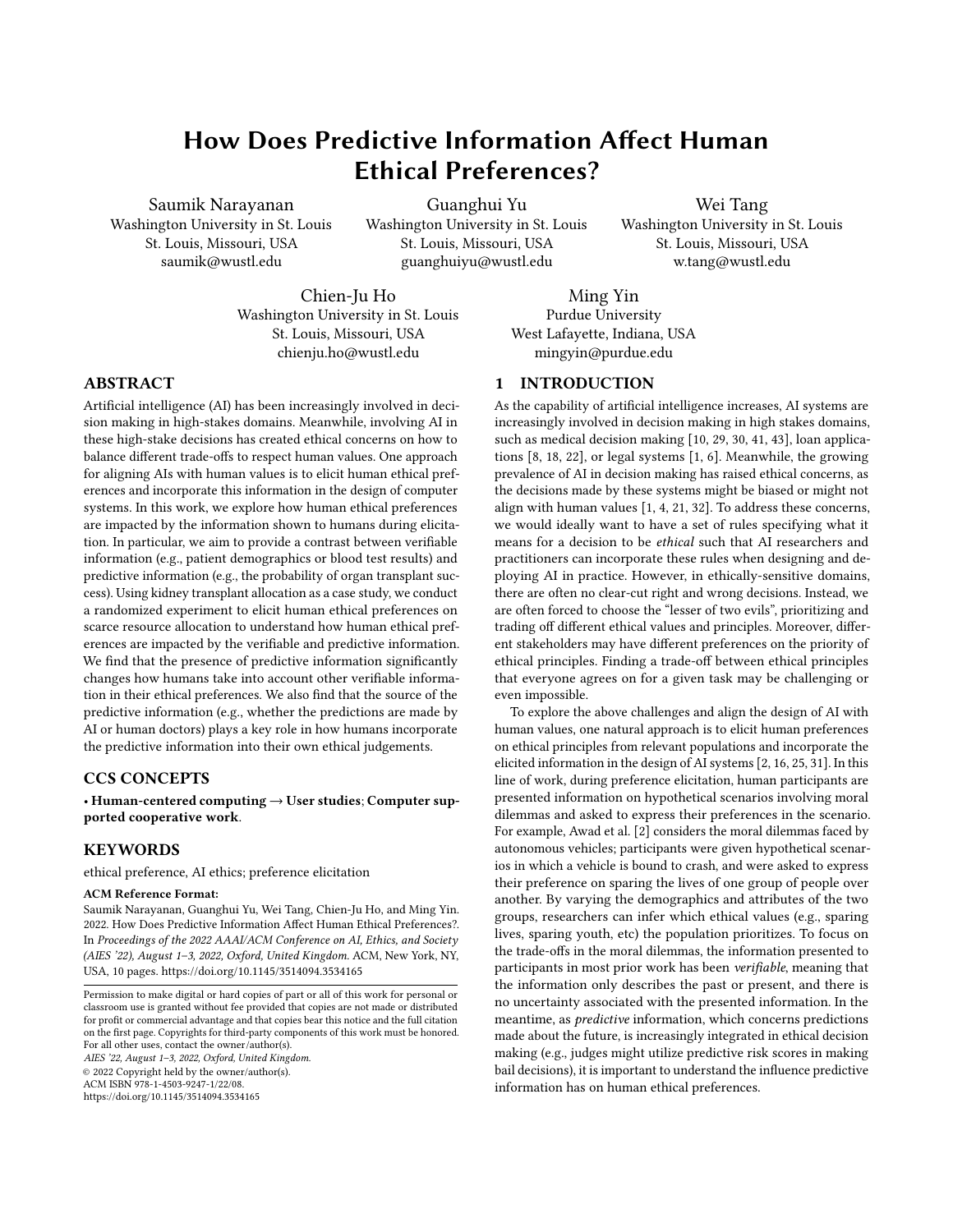In this work, we aim to understand how the elicitation of human ethical preferences are impacted by the information shown to humans. We provide a contrast between verifiable information (e.g., patient demographics or blood test results) and predictive information (e.g., the probability of organ transplant success). As predictive information, from either AI or human experts, is increasingly integrated in ethical decision making, we investigate how the presence and the source of the predictive information affect human ethical preferences. Specifically, we ask the following two research questions:

- RQ1: How does the presence of predictive information affect human ethical preferences?
- RQ2: How does the source of the predictive information (e.g., predictions by human experts or predictions by AI) affect human ethical preferences?

To answer the above research questions, we conducted randomized online experiments on Amazon Mechanical Turk (MTurk). Using the domain of kidney transplants as a case study, we presented scenarios where two candidates needed a kidney transplant but only one was available, and asked MTurk workers to express their preference on which candidate should receive the kidney first. We designed two sets of experiments, one to answer each research questions. In the first experiment, we investigated how ethical preferences varied between workers who saw only verifiable information and workers who saw both verifiable and predictive information. We find that even when predictions are equal between candidates, the presence of predictions change human ethical preferences. We also find that both the direction and magnitude of differences in predictive information is relevant and important for understanding how human ethical preferences change. In the second experiment, we analyzed how human ethical preferences change based on the source of the predictive information. We find that humans rely more on predictions from AI than predictions from a human doctor, possibly indicating that humans trust AI predictions more than human predictions. Moreover, humans seem to discount the importance of other verifiable information more when an AI prediction is presented, implying that humans are more likely to treat AI predictions as a summary of other verifiable information.

Our findings show that the elicitation of human ethical preferences are impacted by both the presence and source of the predictive information. As predictive information is increasingly integrated in ethical decision making, it is important to conduct more studies to understand how humans take predictive information into account when forming ethical preferences. Moreover, our results suggest that elicited human ethical preferences might not be robust or consistent, as the elicited preferences vary with different elicitation methods. Therefore, it is important to conduct more studies in understanding to what extent the elicited ethical preference is robust to manipulation. We should take this into account when utilizing the elicited information to inform the design of AI systems.

# 2 RELATED WORK

Our work joins the flourishing line of recent research in aligning the design of AI systems with human values. One natural way to approach this alignment is to elicit real human ethical preferences in scenarios where multiple ethical principles conflict, to determine the relative weights of the principles and to understand in which scenarios, one principle might be favored over another. Correspondingly, there has been a line of work researching the elicitation of human ethical preferences [\[2,](#page-8-11) [9,](#page-8-15) [16,](#page-8-12) [37\]](#page-8-16). Among these works, Awad et al. [\[2\]](#page-8-11) studied human preferences on autonomous driving when faced with an adaptation of the trolley problem, and learned how these ethical preferences vary across worldwide cultures. Smith et al. [\[38\]](#page-9-3) studied human preferences in moderation of Wikipedia quality prediction. Freedman et al. [\[16\]](#page-8-12) studied human preferences in the allocation of kidneys for transplants. Our work differs from this line of work in that we focus on discussing the impact of predictive information to human ethical preferences while existing work have mostly utilized verifiable information only. Another related work by Chan et al. [\[9\]](#page-8-15) also analyzed the elicitation of ethical preferences in the kidney domain. However, they analyzed how assessments of human ethical preferences impacted their ethical decision making, and did not focus on the impact of predictive information to human ethical preferences. As a closely related line of research, if we consider different fairness measures as different ethical principles, our work is also related to the research in understanding human perceptions of different fairness measures [\[19,](#page-8-17) [39,](#page-9-4) [42,](#page-9-5) [44\]](#page-9-6), especially because it's usually impossible to satisfy all fairness measures simultaneously [\[7,](#page-8-18) [11,](#page-8-19) [12,](#page-8-20) [23\]](#page-8-21).

Another related line of research is on utilizing participatory design to govern the design and implementation of AI systems [\[25,](#page-8-13) [31,](#page-8-14) [38,](#page-9-3) [46\]](#page-9-7). These works looked at the next steps after we have elicited these ethical preferences, namely how to integrate these preferences into the deployment of the AI systems. For example, Yu et al. [\[46\]](#page-9-7) looked at methods of presenting these preferences to stakeholders, so that they better understand the trade offs that they must make. Noothigattu et al. [\[31\]](#page-8-14) worked to construct a system where multiple models of ethical preferences vote on which principles should be used for a given scenario, based on pre-elicited human preferences, and Lee et al. [\[25\]](#page-8-13) explored how such a participatory framework could leverage multiple stakeholders during the decision-making process.

# <span id="page-1-0"></span>2.1 Background: Ethical Principles for Allocation of Scarce Medical Interventions

In this work, we use the domain of kidney transplants as a case study. There has been extensive literature on the ethical principles in allocating scarce medical interventions [\[14,](#page-8-22) [15,](#page-8-23) [17,](#page-8-24) [33\]](#page-8-25). In particular, our task design is based on the work by Persad et al. [\[33\]](#page-8-25), who list the following four categories of ethical principles for allocating scarce medical resources.

- Promoting and rewarding social usefulness: This principle could be implemented through prioritizing instrumental value, e.g., giving medical workers higher priority in receiving vaccines during a pandemic, or reciprocity, e.g., giving prior organ donors higher priority to receive a transplant of their own.
- Treating people equally: In this principle, everyone should have equal chance of receiving medical interventions. It can often be implemented using lottery or first-come-first-serve approaches.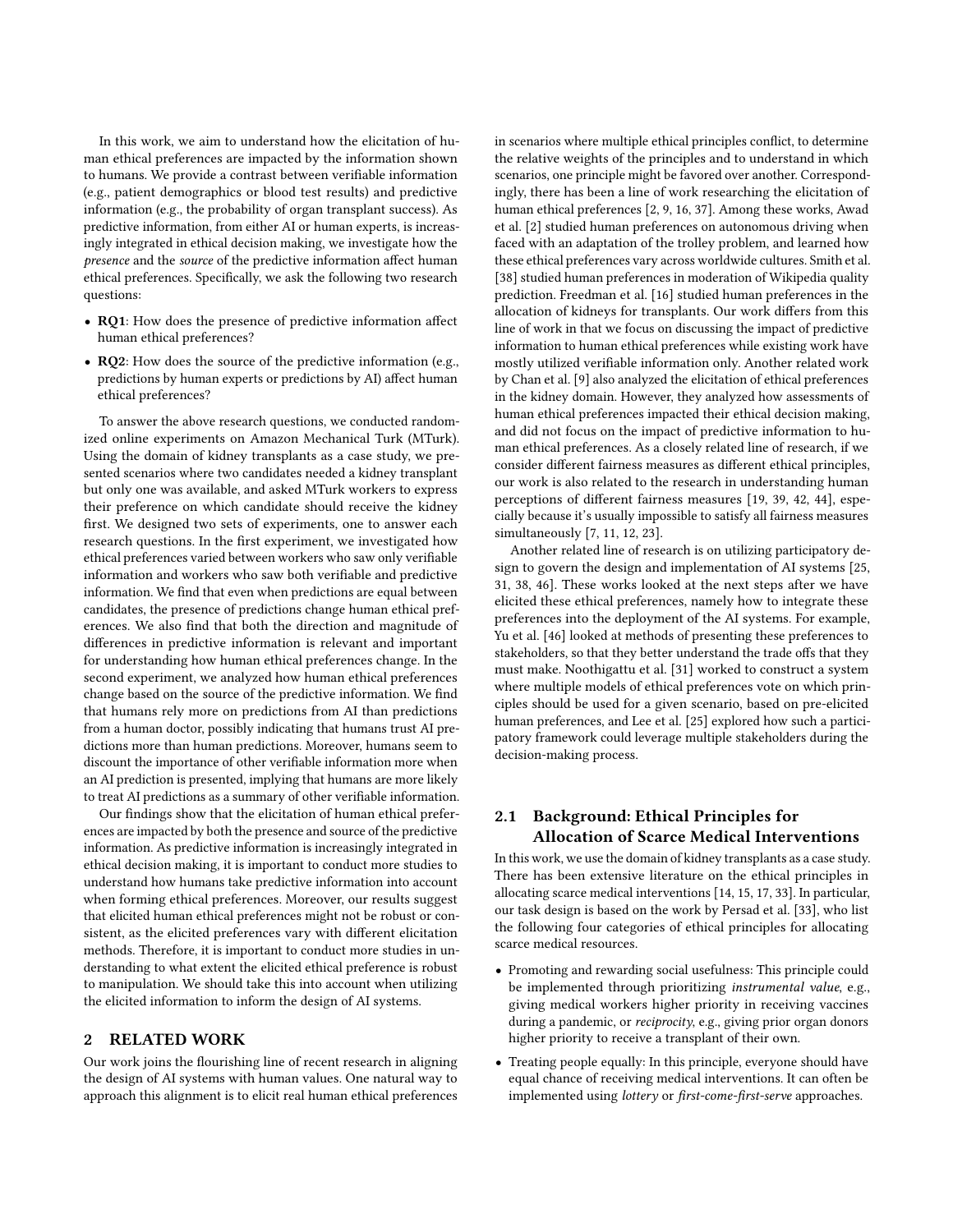- Favoring the worst-off: This principle could be implemented through deploying the strategy of sickest first, prioritizing those who have a more severe disease condition or youngest first, prioritizing those who have not lived as many years yet.
- Maximizing total benefits: This principle aims to maximize some definition of utility, e.g., maximizing the number of saved lives or maximizing the increase life-years after intervention.

These categories of ethical principles are widely used, both in academic contexts [\[14,](#page-8-22) [24,](#page-8-26) [33,](#page-8-25) [45\]](#page-9-8), and in action for real-world medical organizations [\[34,](#page-8-27) [36\]](#page-8-28).

## 3 EXPERIMENT 1 - PREDICTION PRESENCE

In this experiment $^1$  $^1$ , we investigate our first research question: How does the presence of predictive information affect human ethical preferences? To answer this question, we present recruited workers with scenarios involving ethical dilemmas. We then observe their expressed ethical preferences among candidate choices both when predictive information is presented and when predictive information is not presented. In particular, we have the following two hypotheses:

- H1: We hypothesize that human ethical preferences stay the same when predictive information is equal across candidates, compared to when no predictive information is presented.
- H2: We hypothesize that human ethical preferences are strengthened when the prediction is aligned with human preferences, compared to when predictions are equal. Correspondingly, we hypothesize that ethical preferences are weakened when the prediction is aligned against human preferences.

To examine the above hypotheses, we conducted a case study on the domain of kidney transplants and designed a randomized experiment. We chose the domain of kidney transplants for our study for two reasons. First, there has been extensive literature on the ethical principles in allocating scarce medical interventions [\[14,](#page-8-22) [15,](#page-8-23) [17,](#page-8-24) [33\]](#page-8-25). This allows us to tailor our task design to align with well-established ethical preference frameworks. Second, incorporating machine learning predictions in medical decision making is attracting a great amount of research effort and has significant potential in improving medical outcomes [\[3,](#page-8-29) [5,](#page-8-30) [35\]](#page-8-31). Understanding the effect of predictive information on human ethical preferences could help us better align the use of predictions with human values.

# 3.1 Experiment Task

In our experiments, workers were recruited to judge a set of kidney transplant scenarios. In each scenario, workers were presented two patient candidates who both need a kidney transplant, but only one kidney is available. Given information about each of these candidates, workers were asked to express their preference on which candidate should receive the kidney first.

Based on the ethical principles which govern the allocation of scarce medical resources [\[33\]](#page-8-25), as discussed in Section [2.1,](#page-1-0) we chose four factors to display to workers. The first three factors concern the present condition and attributes of the candidates, which we

denote as verifiable information. The fourth factor concerns a future prediction made about the candidates, which we denote as the predictive information. Specifically, these factors (along with the corresponding ethical principle) are:

- Kidney Donor Status (Promoting social usefulness): Whether the candidate has donated a kidney of their own in their past. This is a binary feature, with possible values of {Not prior donor, Prior Donor}.
- Wait Time (Treating people equally): How long the candidate has been waiting to receive a kidney transplant. This feature has possible values of {Less than 1 year, 1 year, 2 years, 3 years, 4 years, 5 years}.
- Kidney Disease Stage (Favoring the worst-off): How severe the candidate's kidney disease is. This is a binary feature, with possible values of {Stage 4 (Severe kidney damage), Stage 5 (Kidney failure or near-failure)}.
- Post-Transplant Survival Chance (Maximizing total benefits): The predictive probability that the candidate will remain alive after 5 years post-transplant. This feature has possible values between 72% and 98%.

Based on the established ethical principle framework [\[33\]](#page-8-25), there is a preference ordering on each factor when all other factors are equal. For example, if two candidates share the same values for kidney donor status, kidney disease stage, and post-transplant survival chance, the patient with longer wait time is preferred according to the ethical principle. In our experiments, we presented different scenarios to online workers to understand how humans make tradeoffs on these four factors, mapping to the four corresponding ethical principles.

#### 3.2 Experiment Design

To understand the effect of predictive information on human ethical preferences, we conducted a randomized behavioral experiment with two treatments.

- Treatment 1 (Verifiable Only): This treatment group was shown the three factors of verifiable information. This represents the human priors on human ethical preferences, and gives us a baseline to measure the effects of the predictive factors against.
- Treatment 2 (Verifiable and Predictive): The treatment group was shown both the three verifiable factors, and one factor based on predictive information. We did not present the source, explanation, or any other information about this predictive factor.

Each recruited worker were asked to express their ethical preference in 29 scenarios (the choice of the scenarios is described later). In each scenario, workers were presented with two candidate profiles and were asked to provide their preference on which candidate should receive the kidney transplant first. We show an example of what a worker in the second treatment (verifiable and predictive) saw in Figure [1.](#page-3-0) Workers in the first treatment (verifiable only) saw the same design, except they were not shown the predictive information of post-transplant survival chance in the last row.

<span id="page-2-0"></span><sup>&</sup>lt;sup>1</sup>All experiments in this study are approved by our institution's IRB.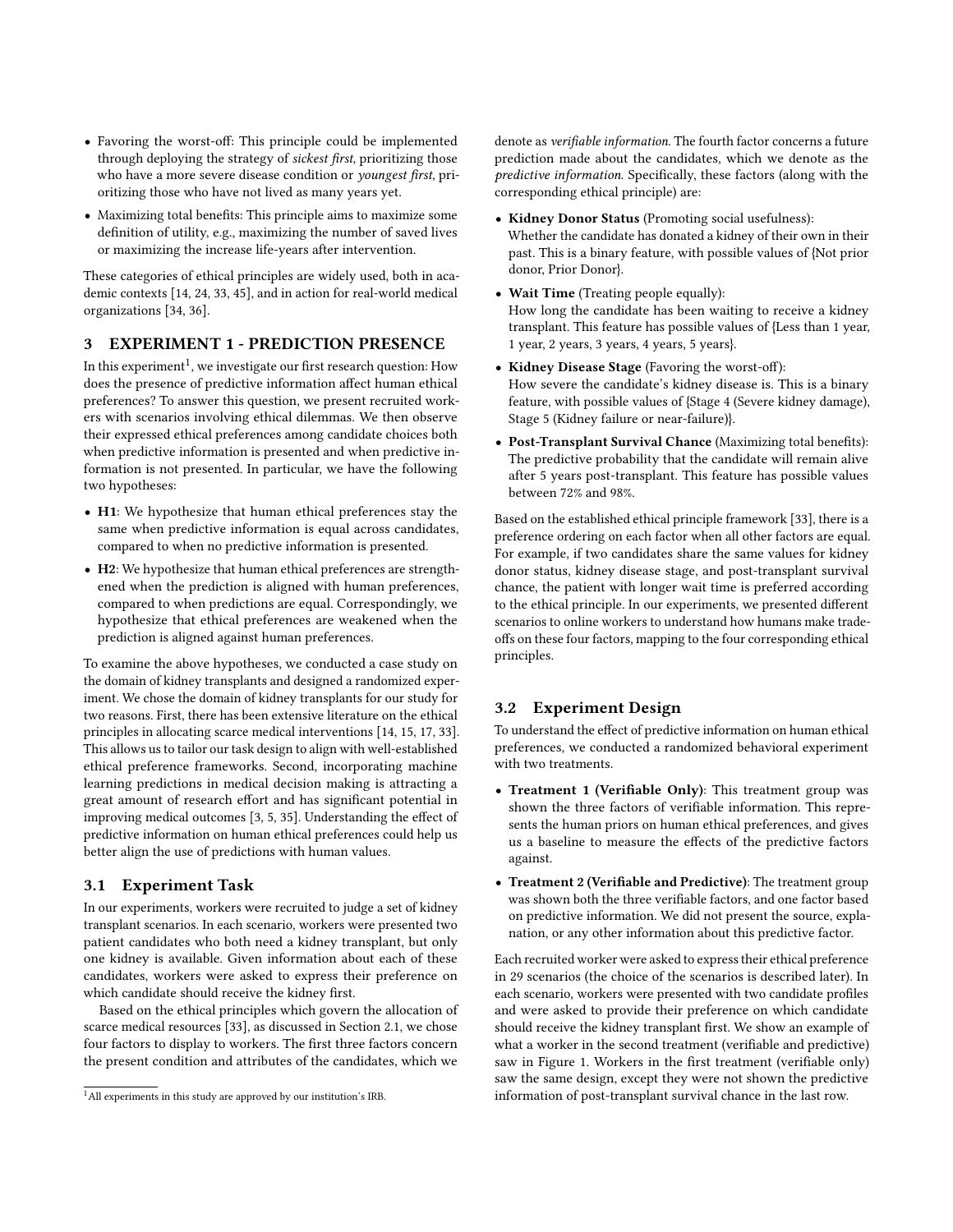<span id="page-3-0"></span>

Figure 1: The task interface for treatment 2 (verifiable and predictive). The interface for treatment 1 (verifiable only) is similar but does not contain the information of posttransplant survival chance.

3.2.1 Scenario Selection. In the first treatment (verifiable only), workers were only presented verifiable information about the candidates. Each of the three verifiable factors are ordinal, and we have two candidates presented in each scenario, which we label as A and B. This gives us three possible orderings for each factor: candidate A is preferred over candidate B, candidate B is preferred over candidate A, and both candidates are equally preferred. Because we have three factors and three orderings, we get 27 total scenarios of factor orderings to assign. We discard the one scenario where both candidates share the same values for all factors and are left with 26 scenarios. Each worker in the first treatment group will view each of these 26 combinations once. Each combination is realized with randomly generated values. If we want donor status to be equal, we may display both patients as "Prior Kidney Donor", or both "Not Prior Donor". If we want the wait time of A to be higher than B, we may show 2 years and 1 year, or 5 years and 3 years, or any other pair of values as long as the difference is no more than two years. After the worker views the first 26 scenarios, we randomly choose three of the scenarios shown and show these scenarios to the worker again, with the exact same realization of the factor values. We do this as a consistency check, so we can determine the quality of a particular worker's data by how consistent their preferences are over these three repetitions of scenarios. To minimize the potential presentation bias caused by the ordering of the scenarios, we randomize the first 26 scenarios. To minimize the potential bias caused by the ordering of the candidates, we randomize the order of the candidates independently for each scenario.

In the second treatment (verifiable and predictive), workers were presented both verifiable and predictive information about the candidates. Note that the additional predictive factor is also ordinal, with three directions. In the second treatment, each worker was also presented 29 scenarios. To generate the combinations for the second treatment group, we take the same 26 combinations as in the first treatment, but when we present this to workers, we randomly select a direction for the predictive information (whether the predicted survival chance of one candidate is larger than, equal to, or smaller than the other), and show this to workers. As with the wait time

feature, we randomly select a pair of values for each scenario, where values can be between 72% and 98%, and constrain the difference to be no more than 6%. We then again add three repeated scenarios randomly drawn from the first 26 scenarios for consistency check. We then apply the randomization procedure for the ordering of the first 26 scenarios and the presentation order of the two candidates in each scenario.

To examine our first hypothesis, we compare workers' preferences in the first treatment with workers' preferences in the second treatment on the scenarios where the two candidates have the same predicted survival chance. Given the number of scenarios in the second treatment for the above comparison is only one-third of the number of scenarios in the first treatment (as we randomly draw the ordering of predictive information from the three possible orderings), during random treatment assignment, we assigned three times more workers in the second treatment compared with the number of workers assigned to the first treatment. To examine our second hypothesis, we split the workers' preference data collected from the second treatment into three groups, based on the direction of predictive information, and analyze how this direction affects their ethical preferences.

3.2.2 Experiment Procedure. For this experiment, we recruited participants by posting a HIT on Amazon Mechanical Turk (MTurk). The HIT was only open to U.S. workers, and workers were paid \$0.80 after completing the job. The median hourly pay was \$10.19. In the preview page of the HIT, workers first viewed an instruction page, a sample scenario, and the consent form. Workers need to agree to the consent form to accept the HIT and participate in the experiments. After accepting the HIT, workers were randomly assigned to one of the treatments, with 25% chance of being assigned to the first treatment and 75% chance of being assigned to the second treatment. Workers were then shown a background page explaining the factors used for determining which candidate would receive a kidney. Workers were only presented the explanations on the factors used in their corresponding treatments. Afterwards, the workers began to evaluate kidney transplant scenarios. While evaluating scenarios, workers were still able to reference the background information on transplants. Finally, workers were asked to complete a short demographic survey.

3.2.3 Performance Measure. To measure workers' ethical preferences from collected data, we use conjoint analysis to compute the average marginal component effect (AMCE) of each factor (kidney donor status, wait time, kidney disease stage, and post-transplant survival chance). More concretely, for each factor, we select all scenarios where the factor value is unequal, and aggregate the average number of times that workers select the higher value over the lower value (recall that for each factor, there is an ethically preferred direction). We calculate the percentage of workers who select the higher value and the percentage of workers who select the lower value, and denote the difference between these values as  $\Delta P$ . For example, to calculate ethical preferences for the kidney donor status, we select all scenarios where one patient is a prior kidney donor and the other patient is not, and measure the difference between the preference of the former and the preference of the latter. This difference is the reported  $\Delta P$ .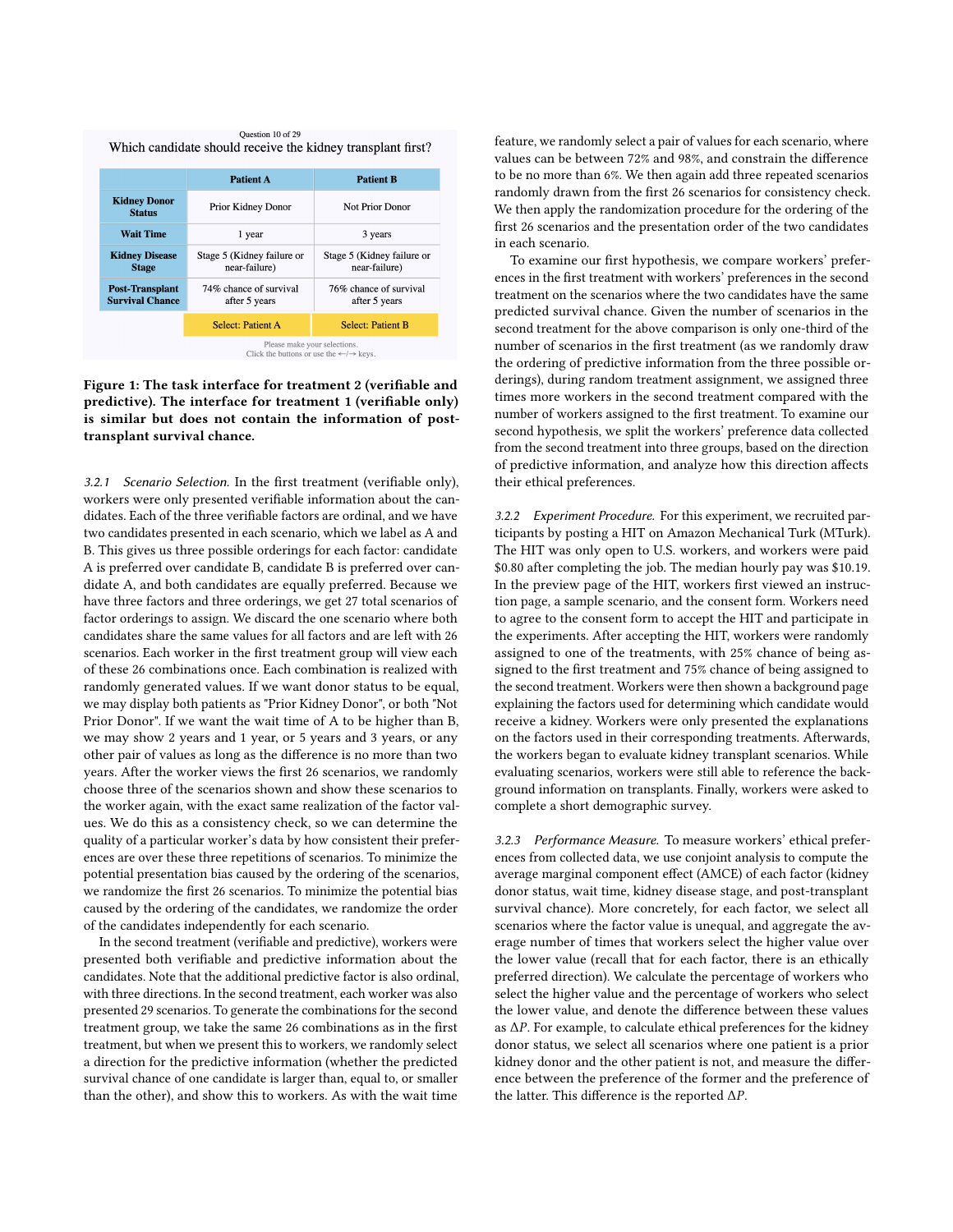#### 3.3 Experiment Results

We recruited a total of 600 workers, with 184 workers being assigned to the first treatment, and 416 workers being assigned to the second treatment. We discarded workers who were not completely consistent on the three consistency check questions and report the results for the 202 workers who were fully consistent. We have also performed the same analysis on the entire worker pool, and the results are qualitatively the same.

# H1: Effect of equal prediction on human ethical preferences. We first examine our Hypothesis 1, which claims that the addition of equal predictions between candidates have no effect on human ethical preference compared with no predictive information. To evaluate this hypothesis, we compare the ethical preference from the first treatment (verifiable only) and the ethical preferences from

the subset of samples with equal values in the predictive factor in the second treatment (verifiable and predictive).

<span id="page-4-0"></span>

Figure 2: Effect of Equal Prediction. We present  $\Delta P$  for each verifiable factor and treatment. We also present  $p$ -values with Bonferroni correction for multiple comparisons. There is no significant difference between treatments in the Prior Donor factor ( $p = .54$ ). There is a significant difference between treatments in the Wait Time factor ( $p = .045$ ). There is a significant difference between treatments in the Disease Stage factor ( $p = .0057$ ).

The results are shown in Figure [2.](#page-4-0) We compare  $\Delta P$  (the difference between preferring the higher value in a factor and preferring the lower value in a factor) for the three factors in verifiable information between the first treatment and the second treatment where the predictive factor was equal between candidates. We also apply Bonferroni correction to our significance tests to account for multiple comparisons. The first treatment represents the baseline of human ethical preferences when no predictive information is available, and the second treatment represents situations where predictive information is shown to humans, but does not favor either candidate. We find that the presence of equal predictive information significantly decreases the ethical preference of Wait Time from 0.194 to 0.097 ( $p = .045$ ), significantly decreases the

ethical preference of Disease Stage from 0.435 to 0.319 ( $p = .0057$ ), and increases the ethical preference of Prior Donor from 0.278 to 0.330, though this increase is not significant ( $p = .54$ ). These results reject our first hypothesis, as we have shown that human ethical preferences do change when predictive information is presented and is equal across candidates.

Interestingly, these changes are not consistent for all ethical preferences. We speculate that the reason for this is because humans may create their own predictions about the scenario based on the verifiable information we present, but when we present an externally sourced prediction about the scenario, they no longer create their own predictions and instead use the prediction provided. For example, one possible conjecture for the explanation of the result is that workers might think wait time and disease stage is more predictive of survival outcomes than prior donor status. Therefore, workers in the first treatment without predictive information may have used these in forming their own predictions which influence their ethical preferences. But when we present the prediction, this supersedes their own prediction, and their final preference is weighted less heavily towards wait time and disease stage when predictive information is available.

H2: Effect of aligned prediction on human ethical preferences. We next examine our Hypothesis 2, which claims that the addition of predictions that differ between candidates strengthens human ethical preferences if the predictions are aligned with the preferences. We also test the opposite side of this hypothesis, which claims that the addition of predictions between candidates weakens or even reverses human ethical preferences if the predictions are aligned against with the preferences.

<span id="page-4-1"></span>

Figure 3: Effect of Prediction Alignment. We present ΔP for each verifiable factor and treatment. We also present  $p$ -values after scaling with Bonferroni correction. There is a significant difference between a misaligned prediction and equal prediction for all factors ( $p < .001$ ). There is a significant difference between a equal prediction and aligned prediction for all factors ( $p < .003$ ).

The results are shown in Figure [3,](#page-4-1) in which we compare the difference in  $\Delta P$  in each factor based on the three possible directions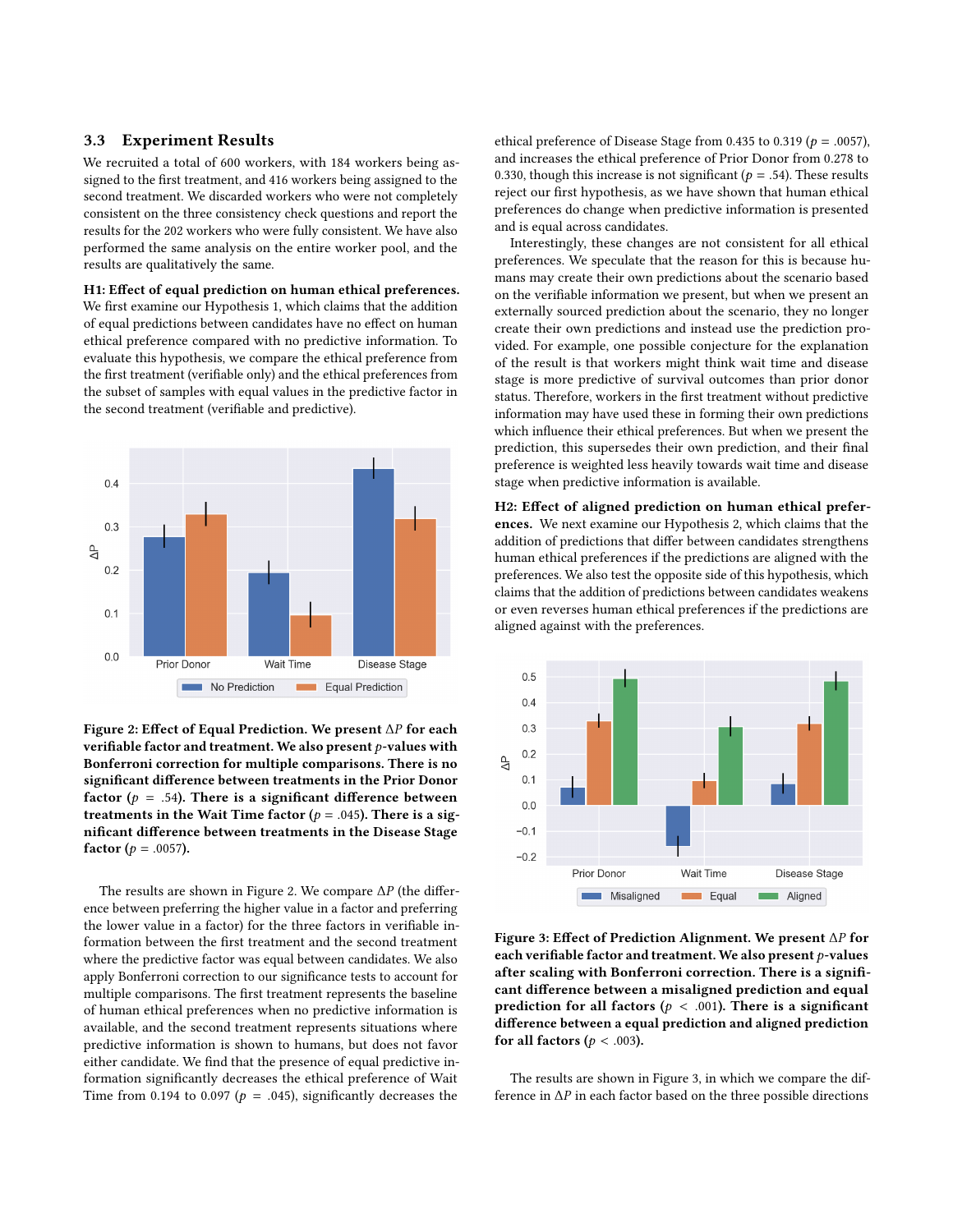of prediction alignment from the samples in the second treatment. We also apply Bonferroni correction to our significance tests to account for multiple comparisons. For each factor, we first select all scenarios where the factor value is unequal in the second treatment. We then split the samples into three groups (Aligned, Equal, or Misaligned), depending on how the preference of the prediction aligns with the preference of the verifiable factor. We then calculate the values of  $\Delta P$ , the difference between the ratio of workers choosing the higher value and the ratio of workers choosing the lower value, for each factor and each group. We find that for all factors, there is a significant ( $p < .001$ ) difference between misaligned prediction and equal prediction, and that there is a significant ( $p < .003$ ) difference between equal prediction and aligned prediction.

These results support our second hypothesis that human ethical preferences are strengthened when predictions are aligned with the human preferences, and weakened when predictions are oppositely aligned with the preferences.

Exploratory analysis. We performed additional exploratory analysis on the collected data to gain more insights on how human ethical preferences are affected by predictive information. In particular, we expand our analysis for Hypothesis 2 and look at the impact of not just the direction of the preference in predictions, but the magnitude of prediction differences. Moreover, instead of looking at individual factors, we look at how the predictive information impacts human preferences as a whole. More concretely, using the data collected in the first treatment (verifiable only), we can determine the prior preferred candidate, the candidate who is more preferred for each scenario (i.e., a pair of candidates with different combination of factor differences) on the population-level in the first treatment. We then split the scenarios in the second treatment (verifiable and predictive) into 7 groups, where the difference between the survival chance of the prior preferred candidate and the unpreferred candidate is  $\{-6, -4, -2, 0, 2, 4, 6\}$ . We then measure  $\Delta P$ of the overall candidate preference (as opposed splitting up by dimension) for each group to understand the impact of the prediction magnitude on the prior preference.

<span id="page-5-0"></span>

Figure 4: Effect of Prediction Magnitude. We present  $\Delta P$  for each magnitude of prediction difference, in blue. We also present  $\Delta P$  for the verifiable only treatment group, in black.

From the results in Figure [4,](#page-5-0) we can see how  $\Delta P$  changes for various magnitudes of prediction value difference. This trend is monotonic, which makes sense intuitively, as we would expect that a larger difference in prediction values has a bigger effect on ethical preferences than a smaller difference in prediction values. However, when the predictions are equal between candidates, workers' ethical preferences decreases compared with the verifiable only group. This result again supports our first two hypotheses that adding predictive information could impact human ethical preferences, even when the predictive information does not seem to provide differentiating information between candidates.

# 4 EXPERIMENT 2 - PREDICTION SOURCE

In this experiment, we investigate our second research question: How the effect of predictive factors on human ethical preferences changes based on the source of the prediction. Specifically, we aim to find if there are differences if we tell workers that the prediction was generated by a human doctor or an AI system. In particular, we have the following hypothesis:

• H3: We hypothesize that the predictive factor has a stronger effect on ethical preferences when the prediction is made by a human doctor instead of an AI system.

This hypothesis aligns with our intuition, as well as prior research which suggests that workers trust AI more than humans for objective decisions, but trust humans more than AI for subjective decisions [\[27\]](#page-8-32). Though we aren't directly measuring trust of the prediction, one potential interpretation of a stronger reaction to predictions made by one source over another is that workers trust that source more, and we would expect workers to judge ethical kidney allocation as a subjective decision.

#### 4.1 Experiment Design

The overall experiment procedure is similar to Experiment 1. We again run our experiment by posting a HIT for U.S. workers on Amazon Mechanical Turk. Workers were paid \$0.80 after completing the task, and the median hourly pay was \$9.12.

In order to examine whether there are differences if we tell the user that the prediction was generated by a human doctor or AI, we created two treatment groups with varying prediction sources.

- Treatment 1 (Doctor): The first treatment group was shown the three demographic factors, the predictive factor, and an explanation saying that the prediction was generated by a human doctor.
- Treatment 2 (AI): The second treatment group was shown the three demographic factors, the predictive factor, and an explanation saying that the prediction was generated by an AI system.

Each recruited worker was asked to express their ethical preference in 29 scenarios. The choice of the 29 scenarios is the same as the second treatment in Experiment 1, with the addition of the prediction source, which is given along with the predictive value. The first 26 scenarios reflect all combinations of factors in verifiable information and a random draw of predictive information. The last three scenarios are randomly drawn from the first 26 for checking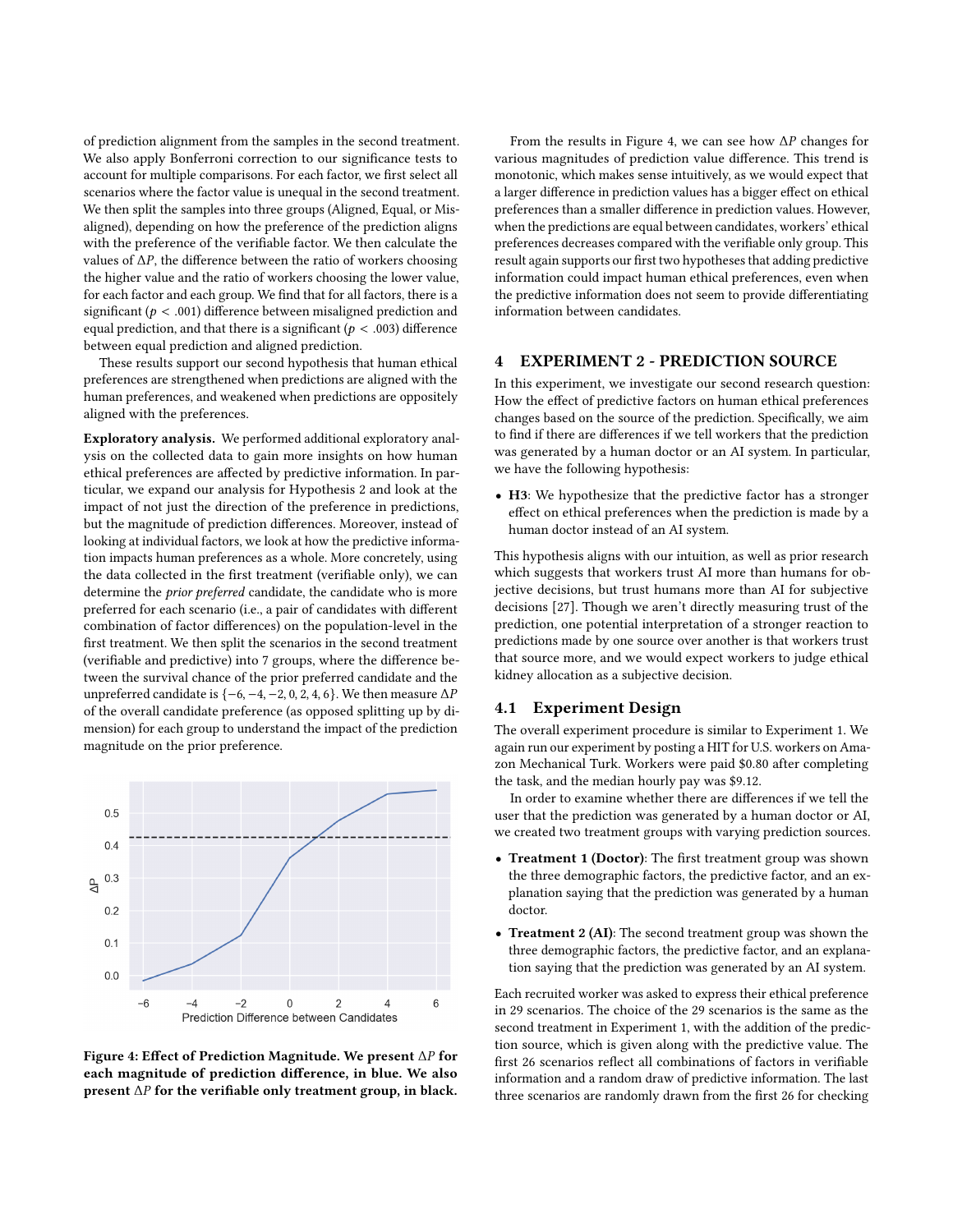<span id="page-6-0"></span>

Figure 5: The task interface for treatment 2 (AI). The interface for treatment 1 (Doctor) is similar except that "AI Prediction" in the final row is replaced with "Doctor Prediction".

worker consistency. We show an example of what a worker in the second treatment (AI) saw in Figure [5.](#page-6-0) Workers in the first treatment (doctor) saw the same design, except they were told that the prediction is made by a doctor, and were presented an image of a doctor instead of a robot.

# <span id="page-6-2"></span>4.2 Experiment Results

We recruited a total of 300 workers, with 156 workers being assigned to the first treatment, and 144 workers being assigned to the second treatment. We discarded workers who were not completely consistent on the three consistency check questions and report the results for the 127 workers who were fully consistent. We have also conducted the same analysis on the entire worker pool, and the results are qualitatively the same.

#### H3: Effect of prediction source on human ethical preferences. We examine our Hypothesis 3, which claims that the effect of predictive information on ethical preferences varies based on the source of the prediction (AI vs Human Doctor), and that a prediction sourced from a Human Doctor has a stronger effect than a prediction sourced from an AI.

In Figure [6,](#page-6-1) we see how  $\Delta P$  changes based on the source of the prediction for each human ethical preference factor. We also apply Bonferroni scaling to our significance tests. We see that changing the prediction source from AI to Doctor significantly decreases the ethical preference of the prediction ( $p = .0316$ ). This result rejects our third hypothesis, as we actually see evidence suggesting that human ethical preferences from a prediction are weakened when the prediction source is a human doctor, and strengthened when the prediction source is an AI. We see that changing the prediction source from AI to Doctor increases the preference of Prior Donor, Wait Time, and Disease Stage, though not significantly. Combining both observations, one plausible conjecture is that workers might believe that AI predictions are generated by incorporating all verifiable information. Therefore, their preferences are influenced more by AI predictions instead of doctor predictions. Moreover, when AI predictions are available, workers put a smaller weight on other

<span id="page-6-1"></span>

Figure 6: Effect of Prediction Source. We present  $\Delta P$  for each factor and treatment. We also present  $p$ -values after Bonferroni correction for multiple comparisons. There is no significant difference between treatments in the Prior Donor factor, Wait Time factor, or Disease Stage. There is a significant difference between treatments in the Predictive factor  $(p = .0316)$ .

factors as they might be incorporated in AI predictions already. Our results suggest that how humans process predictions might vary when the predictions are from different sources.

Exploratory analysis. In our post-scenario survey, we asked workers to report the perceived trustworthiness of the predictive information on a five-point scale, as well as demographic information on age, gender, race, education level, and political leanings. We find that workers in the doctor treatment rated perceived trustworthiness of the prediction as 1.85/5, and workers in the AI treatment rated the perceived trustworthiness of the prediction as 1.96/5. This aligns with our results which showed that human preferences were more influenced by AI predictions than human predictions, and prior literature which suggests that humans trust AI more than human experts [\[28\]](#page-8-33). It is interesting to note that the relative values of perceived trustworthiness were so low for both, especially considering that the workers involved were laypeople, and prior research shows that experts trust algorithms less than lay people do [\[26–](#page-8-34)[28\]](#page-8-33).

We find that perceived trust is negatively correlated with levels of education. Workers with a bachelor's degree report 0.37 lower perceived trust in predictions than workers without a bachelor's degree. Workers with a graduate degree report 0.36 lower perceived trust in predictions than workers with a bachelor's degree or lower. This trends hold when we split workers by treatment (Doctor vs AI). We speculate that cause for this trend is that as humans believe themselves to be more capable, they tend to rely less on advice from others [\[13\]](#page-8-35).

In our main analysis, we analyzed the difference in  $\Delta P$  values between the AI prediction and Doctor prediction. For context, the total pool of workers have an average  $\Delta P$  difference of 0.089. This value can be considered as a proxy of the difference between humans' reliance on AI prediction and the reliance on doctor prediction. To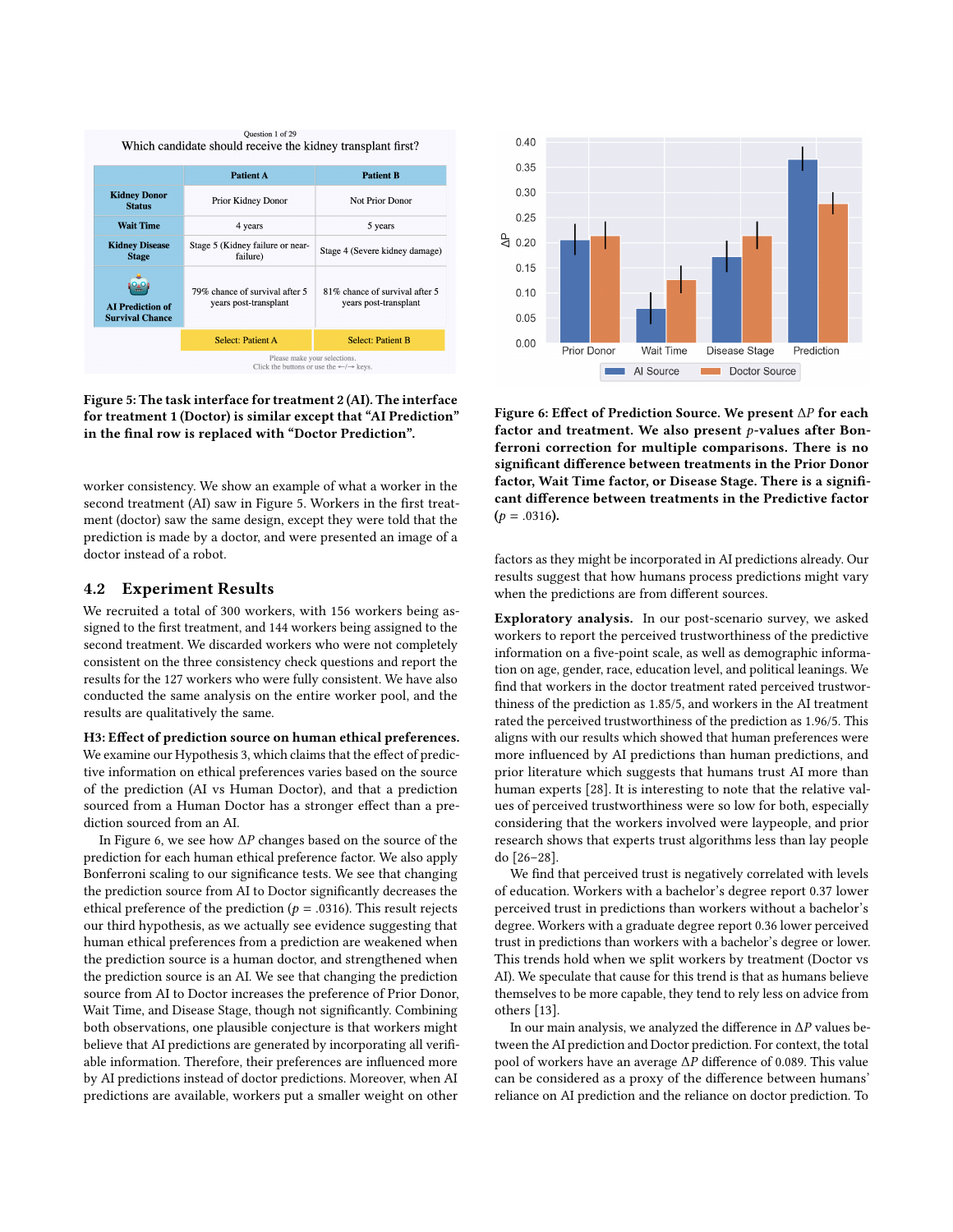understand whether there exist individual differences, we break this down by demographic. We find that workers above the age of 40 have a  $\Delta P$  difference of 0.027, while workers below the age of 40 have a  $\Delta P$  difference of 0.122, suggesting that the majority of difference in overall workers is based on age, where younger workers' preferences are more influenced by AI predictions than doctors' predictions, compared to older workers. We find that male workers have a  $\Delta P$  difference of 0.072, while female workers have a  $\Delta P$  difference of 0.080, which does not suggest a strong contrast according to gender. We find that liberal workers have a  $\Delta P$  difference of 0.058, while conservative workers have a  $\Delta P$  difference of 0.101. Interestingly, conservative workers have higher values of  $\Delta P$ than liberal workers regardless of source, with  $\Delta P$  values of 0.407 and 0.276, respectively. While the presented results are not causal, the results as a whole suggest that there are individual differences in how humans incorporate AI/doctor predictions, and it would be an interesting future direction to further explore these individual differences.

# 5 DISCUSSION

In this section, we discuss the limitations, implications, and future work of our study.

Limitations and generalizability. Our study has a few limitations. First, our work has used the domain of kidney transplants as a case study to investigate how predictive information affects human ethical preferences. We believe this domain is representative of the family of problem domains involving allocating scarce medical interventions, e.g., organ transplants, vaccine distributions, or ventilator allocation. Relaxing the application beyond medical domains, our problem domain is in the family of domains involving allocation of scarce societal resources, such as allocating homelessness resources to people in need. We conjecture that the results of our study are very likely to generalize to the domains of medical resource allocation and are also likely to generalize to scarce societal resource allocation. However, it is also possible that our results will not directly generalize to these domains due to the uniqueness of the domain of kidney transplantation. Therefore, more future studies should be conducted to examine the generalizability of our results in other domains thoroughly.

We have conducted our experiments on Amazon Mechanical Turk. Due to the distributed nature of crowd work, we can not guarantee that workers have sufficiently engaged with the tasks and expressed their true preferences. While we have checked their answer consistency to remove potential noisy responses, the hypothetical nature of the presentation of the moral dilemma (as also adopted in prior works) might not provide a true reflection of what human ethical preferences would be when facing the scenarios in real life. Moreover, we have surveyed the ethical preferences from a general population of laypeople, who might also have different interpretations of the moral dilemma (e.g., whether they think another kidney will be available soon). It might be interesting/helpful to survey the preferences from relevant domain stakeholders. For example, in the domain of kidney transplants, we might want to also elicit preferences from medical doctors or policy makers. In the domain of autonomous vehicles, we might want to elicit preferences from car manufacturers, drivers, or pedestrians.

Implications of our results. Despite the limitations, our findings suggest a few important implications. First, our results suggest that the inclusion of predictive information impacts human ethical preferences in a nontrivial manner. Humans might consider what other factors might have already been incorporated in generating the predictive information and adjust their ethical preferences accordingly. We do not have a definite answer on how humans process predictive information. However, as predictive information is becoming increasingly involved in ethical decision making, it is important to understand how humans incorporate predictive information in forming their ethical preferences. Moreover, as shown in our exploratory analysis in Section [4.2,](#page-6-2) there exist individual differences in how people process predictive information. It is therefore important to take this into account when utilizing the elicited information to inform the design of AI systems.

Another important implication is on the robustness of elicited ethical preferences. Our results demonstrate that human ethical preferences could change significantly depending on how information is presented to them (e.g., highlighting the source of predictive information). This suggests that the elicited human ethical preferences might not be entirely robust and might be subject to information manipulation. While the growing literature on participatory design [\[25,](#page-8-13) [31,](#page-8-14) [46\]](#page-9-7) have attempted to involve stakeholders in shaping the design of AI systems, our results suggest that, using the techniques from the literature on information design [\[20,](#page-8-36) [40\]](#page-9-9), the advantageous party (e.g., the party that performs the elicitation) might strategically choose the information presentation to lead populations to express preferences that align with their objective. It is therefore important to understand under what conditions and to what extent we might rely on these elicited human preferences to guide the design with the goal of aligning AI with human values.

Future work. Our work has presented interesting findings on how predictive information affects human ethical preferences. However, there are still a lot of open questions that deserve future study. For example, how do human ethical preferences change when the presented predictive information becomes more accurate? If we explain how the predictive information is generated, does it impact how humans incorporate the information into their ethical preferences? Again, as predictive information becomes more ubiquitous, it is important to have a better understanding on how the presence and presentation of the predictive information impact humans. Moreover, as brought up by the above discussion on the limitations and implications, more studies on different problem domains and the populations surveyed would help us understand the generalizability of the results. It is also important to study how to leverage this elicited information to inform the design of AI systems and whether the elicited information is robust against potential manipulations.

#### 6 CONCLUSION

In this work, we study the impacts of the presence and the source of predictive information on human ethical preferences. Using kidney transplants as a case study, we conducted randomized online experiments on Amazon Mechanical Turk. We presented scenarios where two candidates needed a kidney transplant but only one was available, and asked MTurk workers to express their preference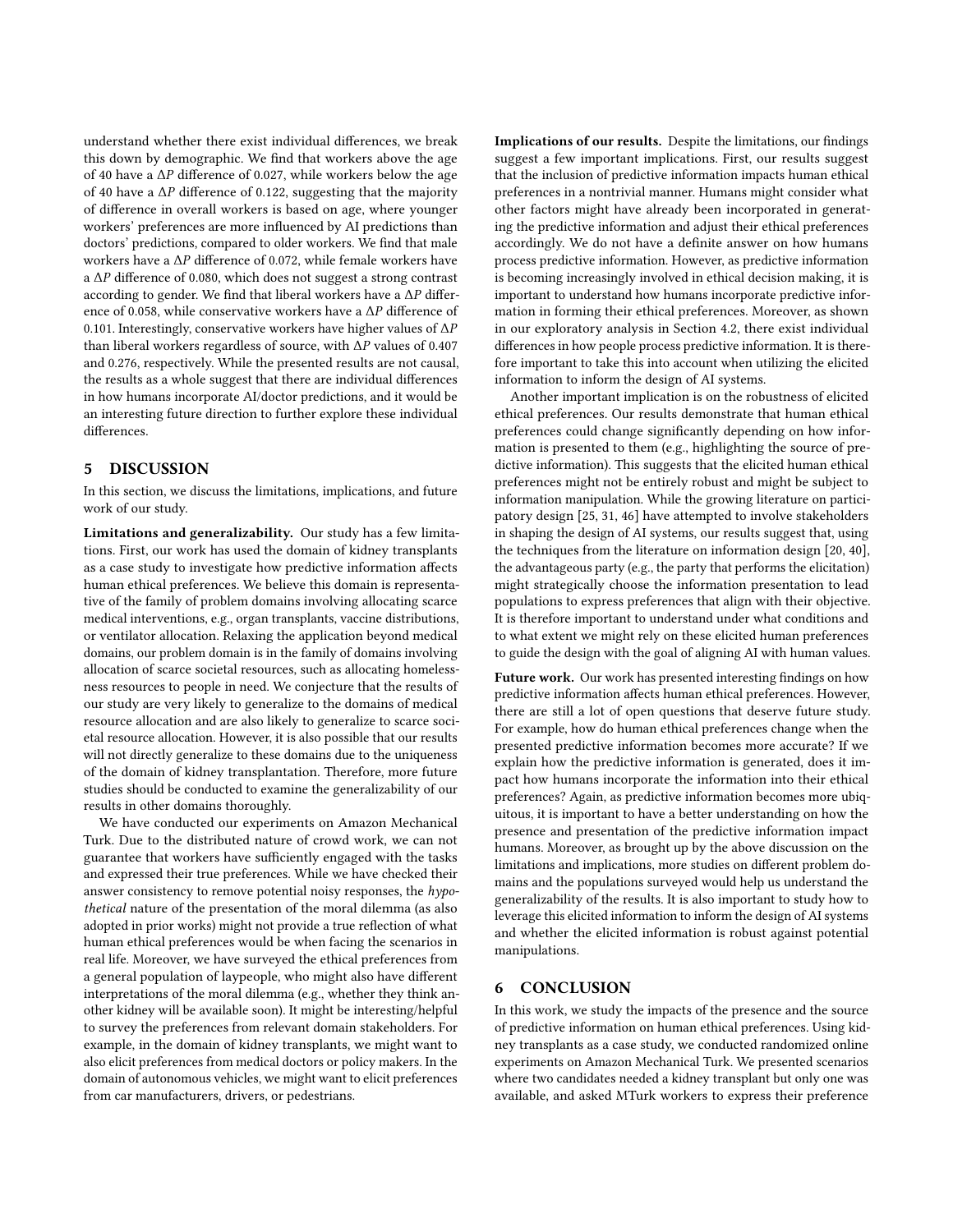on which candidate should receive the kidney first. We designed two experiments to examine the impacts of predictive information on human ethical preferences. We find that, when the predictive information is presented, even when the information is equal across two candidates, human preferences on different ethical dimensions change compared to the preferences without predictive information. When the predictive information aligns with existing preferences of the population, the preferences are further strengthened. Moreover, we investigate whether the source of the predictive information (i.e., from AI or from human experts) impacts human ethical preferences. We find that workers overall are influenced by AI predictions more than predictions from a human doctor. Moreover, when predictions from AI are presented, the impact of verifiable information on ethical preferences decreases more compared to when predictions are from a human doctor, possibly suggesting that workers are more likely treat an AI prediction as a summary of other verifiable information. As predictive information is increasingly integrated in ethical decision making, our results suggest that it is important to conduct more studies that involve the presence of predictive information. Moreover, since human ethical preferences are impacted by the presentation of the information (e.g., highlighting the source of the prediction), elicited human ethical preferences might not be robust and consistent across different elicitation methods. It is important to take this into account when utilizing the elicited information to inform the design of AI systems.

# ACKNOWLEDGMENTS

This work is supported in part by the NSF under grant IIS-1850335, the NSF FAI program in collaboration with Amazon under grant IIS-1939677 and IIS-2040800, and the Office of Naval Research Grant N00014-20-1-2240.

#### REFERENCES

- <span id="page-8-6"></span>[1] Julia Angwin, Jeff Larson, Surya Mattu, and Lauren Kirchner. 2016. Machine bias. ProPublica, May 23, 2016 (2016), 139–159.
- <span id="page-8-11"></span>[2] Edmond Awad, Sohan Dsouza, Richard Kim, Jonathan Schulz, Joseph Henrich, Azim Shariff, Jean-François Bonnefon, and Iyad Rahwan. 2019. The Moral Machine Experiment. Nature (2019).
- <span id="page-8-29"></span>[3] Abdullah Awaysheh, Jeffrey Wilcke, François Elvinger, Loren Rees, Weiguo Fan, and Kurt L Zimmerman. 2019. Review of medical decision support and machinelearning methods. Veterinary pathology 56, 4 (2019), 512–525.
- <span id="page-8-8"></span>[4] Alexander Bartik and Scott Nelson. 2016. Credit reports as resumes: The incidence of pre-employment credit screening. (2016).
- <span id="page-8-30"></span>[5] Edmon Begoli, Tanmoy Bhattacharya, and Dimitri Kusnezov. 2019. The need for uncertainty quantification in machine-assisted medical decision making. Nature Machine Intelligence 1, 1 (2019), 20–23.
- <span id="page-8-7"></span>[6] Richard Berk. 2017. An impact assessment of machine learning risk forecasts on parole board decisions and recidivism. Journal of Experimental Criminology 13, 2 (2017), 193–216.
- <span id="page-8-18"></span>[7] Reuben Binns. 2020. On the apparent conflict between individual and group fairness. In Proceedings of the 2020 conference on fairness, accountability, and transparency. 514–524.
- <span id="page-8-3"></span>[8] Philippe Bracke, Anupam Datta, Carsten Jung, and Shayak Sen. 2019. Machine learning explainability in finance: an application to default risk analysis. (2019).
- <span id="page-8-15"></span>[9] Lok Chan, Kenzie Doyle, Duncan McElfresh, Vincent Conitzer, John P Dickerson, Jana Schaich Borg, and Walter Sinnott-Armstrong. 2020. Artificial Artificial Intelligence: Measuring Influence of AI'Assessments' on Moral Decision-Making. In Proceedings of the AAAI/ACM Conference on AI, Ethics, and Society. 214–220.
- <span id="page-8-0"></span>[10] Edward Choi, Mohammad Taha Bahadori, Jimeng Sun, Joshua Kulas, Andy Schuetz, and Walter Stewart. 2016. Retain: An interpretable predictive model for healthcare using reverse time attention mechanism. Advances in neural information processing systems 29 (2016).
- <span id="page-8-19"></span>[11] Alexandra Chouldechova. 2017. Fair prediction with disparate impact: A study of bias in recidivism prediction instruments. Big data 5, 2 (2017), 153–163.
- <span id="page-8-20"></span>[12] Sam Corbett-Davies and Sharad Goel. 2018. The measure and mismeasure of fairness: A critical review of fair machine learning. arXiv preprint arXiv:1808.00023 (2018).
- <span id="page-8-35"></span>[13] Itiel E Dror and David Charlton. 2006. Why experts make errors. Journal of Forensic Identification 56, 4 (2006), 600.
- <span id="page-8-22"></span>[14] Ezekiel J Emanuel, Govind Persad, Ross Upshur, Beatriz Thome, Michael Parker, Aaron Glickman, Cathy Zhang, Connor Boyle, Maxwell Smith, and James P Phillips. 2020. Fair allocation of scarce medical resources in the time of Covid-19. New England Journal of Medicine 382, 21 (2020), 2049–2055.
- <span id="page-8-23"></span>[15] Ezekiel J. Emanuel and Alan Wertheimer. 2006. Who Should Get Influenza Vaccine When Not All Can? Science 312, 5775 (2006), 854–855.
- <span id="page-8-12"></span>[16] Rachel Freedman, Jana Schaich Borg, Walter Sinnott-Armstrong, John P. Dickerson, and Vincent Conitzer. 2018. Adapting a Kidney Exchange Algorithm to Align with Human Values. In Proceedings of the 2018 AAAI/ACM Conference on AI, Ethics, and Society. New York, NY, USA, 115.
- <span id="page-8-24"></span>[17] Adrian Furnham. 1996. Factors relating to the allocation of medical resources. Journal of Social Behavior and Personality 11, 3 (1996), 615–624.
- <span id="page-8-4"></span>[18] Andreas Fuster, Paul Goldsmith-Pinkham, Tarun Ramadorai, and Ansgar Walther. 2022. Predictably unequal? The effects of machine learning on credit markets. The Journal of Finance 77, 1 (2022), 5–47.
- <span id="page-8-17"></span>[19] Nina Grgic-Hlaca, Elissa M. Redmiles, Krishna P. Gummadi, and Adrian Weller. 2018. Human Perceptions of Fairness in Algorithmic Decision Making: A Case Study of Criminal Risk Prediction. In Proceedings of the 2018 World Wide Web Conference. 903–912.
- <span id="page-8-36"></span>[20] Emir Kamenica and Matthew Gentzkow. 2011. Bayesian persuasion. American Economic Review 101, 6 (2011), 2590–2615.
- <span id="page-8-9"></span>[21] Brendan F Klare, Mark J Burge, Joshua C Klontz, Richard W Vorder Bruegge, and Anil K Jain. 2012. Face recognition performance: Role of demographic information. IEEE Transactions on Information Forensics and Security 7,  $\tilde{6}$  (2012), 1789–1801.
- <span id="page-8-5"></span>[22] Jon Kleinberg, Jens Ludwig, Sendhil Mullainathan, and Cass R Sunstein. 2018. Discrimination in the Age of Algorithms. Journal of Legal Analysis 10 (2018).
- <span id="page-8-21"></span>[23] Jon Kleinberg, Sendhil Mullainathan, and Manish Raghavan, 2016. Inherent trade-offs in the fair determination of risk scores. arXiv preprint arXiv:1609.05807 (2016).
- <span id="page-8-26"></span>[24] Pius Krütli, Thomas Rosemann, Kjell Y Törnblom, and Timo Smieszek. 2016. How to fairly allocate scarce medical resources: ethical argumentation under scrutiny by health professionals and lay people. PloS one 11, 7 (2016).
- <span id="page-8-13"></span>[25] Min Kyung Lee, Daniel Kusbit, Anson Kahng, Ji Tae Kim, Xinran Yuan, Allissa Chan, Daniel See, Ritesh Noothigattu, Siheon Lee, Alexandros Psomas, and Ariel D. Procaccia. 2019. WeBuildAI: Participatory Framework for Algorithmic Governance. Proc. ACM Hum.-Comput. Interact. 3 (2019).
- <span id="page-8-34"></span>[26] Stephan Lewandowsky, Michael Mundy, and Gerard Tan. 2000. The dynamics of trust: comparing humans to automation. Journal of Experimental Psychology: Applied 6, 2 (2000), 104.
- <span id="page-8-32"></span>[27] Jennifer Marie Logg. 2017. Theory of machine: When do people rely on algorithms? Harvard Business School working paper series# 17-086 (2017).
- <span id="page-8-33"></span>[28] Jennifer M Logg, Julia A Minson, and Don A Moore. 2019. Algorithm appreciation: People prefer algorithmic to human judgment. Organizational Behavior and Human Decision Processes 151 (2019), 90–103.
- <span id="page-8-1"></span>[29] Ethan Mark, David Goldsman, Brian Gurbaxani, Pinar Keskinocak, and Joel Sokol. 2019. Using machine learning and an ensemble of methods to predict kidney transplant survival. PloS one 14, 1 (2019).
- <span id="page-8-2"></span>[30] Johan Nilsson, Mattias Ohlsson, Peter Höglund, Björn Ekmehag, Bansi Koul, and Bodil Andersson. 2015. The International Heart Transplant Survival Algorithm (IHTSA): a new model to improve organ sharing and survival. PloS one 10, 3 (2015).
- <span id="page-8-14"></span>[31] Ritesh Noothigattu, Snehalkumar Gaikwad, Edmond Awad, Sohan Dsouza, Iyad Rahwan, Pradeep Ravikumar, and Ariel Procaccia. 2018. A voting-based system for ethical decision making. In Proceedings of the AAAI Conference on Artificial Intelligence, Vol. 32.
- <span id="page-8-10"></span>[32] Ziad Obermeyer, Brian Powers, Christine Vogeli, and Sendhil Mullainathan. 2019. Dissecting racial bias in an algorithm used to manage the health of populations. Science 366, 6464 (2019), 447–453.
- <span id="page-8-25"></span>[33] Govind Persad, Alan Wertheimer, and Ezekiel J Emanuel. 2009. Principles for allocation of scarce medical interventions. The Lancet 373, 9661 (2009), 423–431.
- <span id="page-8-27"></span>[34] Gina M Piscitello, Esha M Kapania, William D Miller, Juan C Rojas, Mark Siegler, and William F Parker. 2020. Variation in ventilator allocation guidelines by US state during the coronavirus disease 2019 pandemic: a systematic review. JAMA network open 3, 6 (2020).
- <span id="page-8-31"></span>[35] Mohammad Pourhomayoun and Mahdi Shakibi. 2021. Predicting mortality risk in patients with COVID-19 using machine learning to help medical decision-making. Smart Health 20 (2021), 100178.
- <span id="page-8-28"></span>[36] Sara J Rosenbaum et al. 2011. Ethical considerations for decision making regarding allocation of mechanical ventilators during a severe influenza pandemic or other public health emergency. (2011).
- <span id="page-8-16"></span>[37] Nripsuta Ani Saxena, Karen Huang, Evan DeFilippis, Goran Radanovic, David C Parkes, and Yang Liu. 2019. How do fairness definitions fare? Examining public